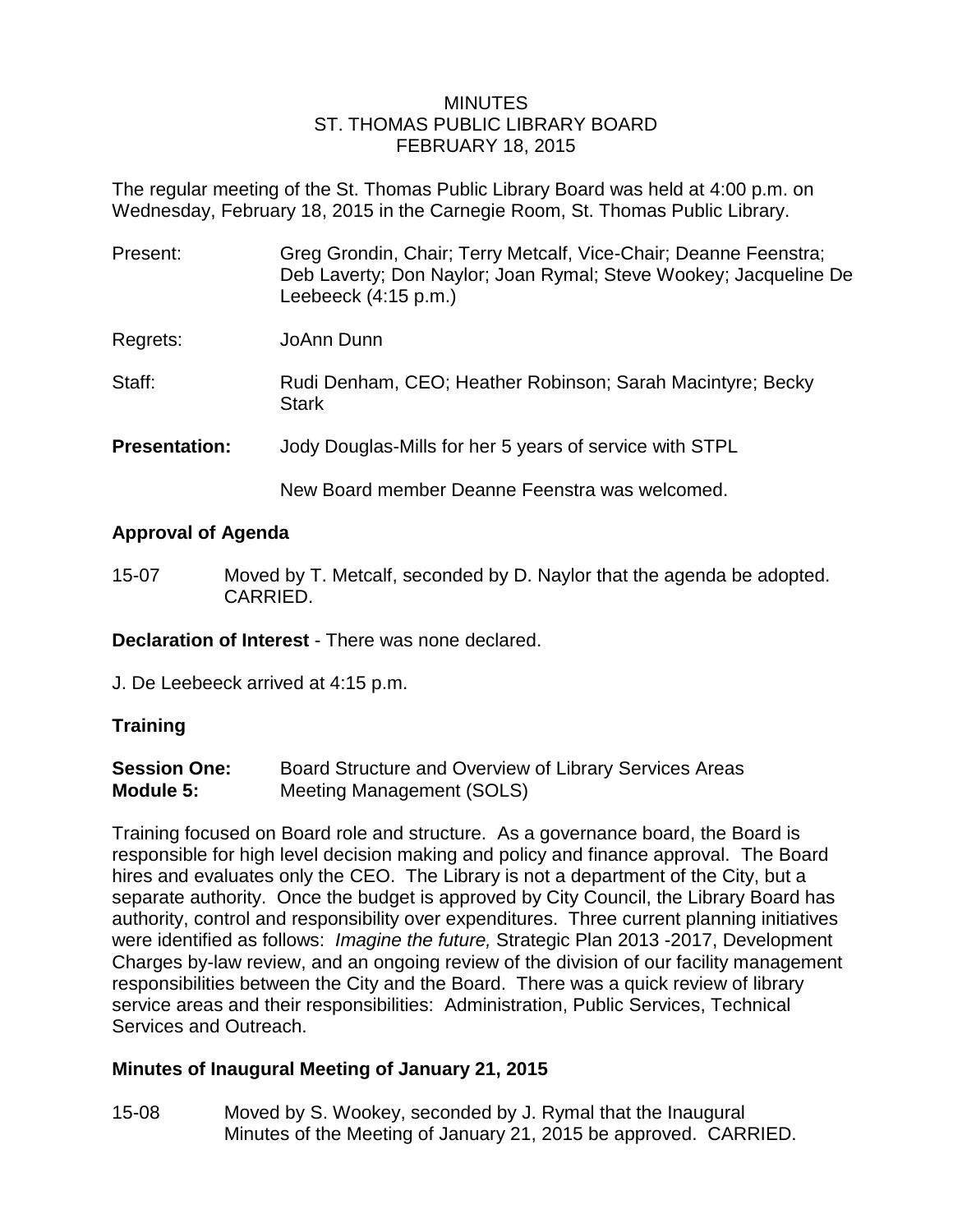#### **Minutes of Regular Meeting of January 21, 2015**

15-09 Moved by D. Naylor, seconded by J. De Leebeeck that the Minutes of the Regular Meeting of January 21, 2015 be approved. CARRIED.

#### **Minutes of Special Meeting of February 11, 2015**

15-10 Moved by T. Metcalf, seconded by J. Rymal that the Minutes of the Special Meeting of February 11, 2015 be approved. CARRIED.

**Matters Arising from the Minutes** - There were none**.**

#### **Reports - Staff**

CEO's Report - Received for information.

#### **Library Activities**

Public Services Librarian Report - Received for information.

Systems and Public Services Librarian Report – Received for information.

T. Metcalf questioned if we have enough bandwidth for the new ILS system. We have already increased our bandwidth and staff uses the City's. There is a separate one for customers. London Public Library is hosting the new ILS and their specifications are our specifications.

#### Outreach and Community Development Librarian Report - Received for information.

The new Board Fundraising and Public Relations committee will be working with B. Stark and other staff on fundraising.

Ontario Library Association Superconference 2015 Summary Reports - Received for information.

B. Stark's Superconference report was discussed. S. Macintyre explained that a Makerspace is a community-operated workspace where people with common interests, often in computers, technology, science, as well as digital and electronic art, can meet and collaborate. Makerspaces are often fee- or subscription-based, and this is where some public libraries have been able to meet the needs of their communities: by offering Makerspace equipment, programming, and spaces at low cost to the general public. The themes of lifelong learning and collaboration are present in both the Makerspace and Public Library missions, and so they are a natural partnership.

Friends Book Sales Report – January 2015 - Received for information.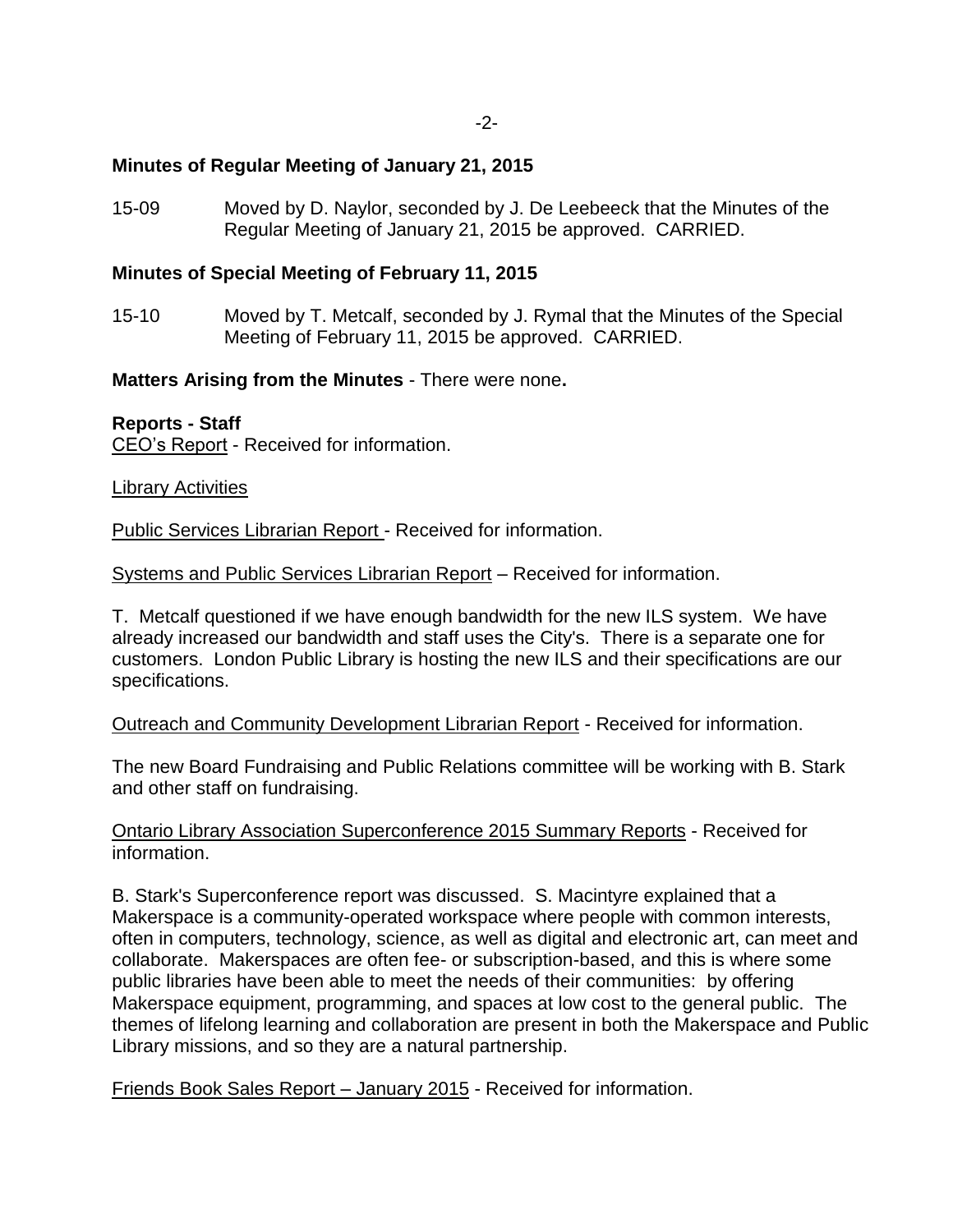Friends Liaison Report - February 2015 - Received for information.

Inquiries were made about the vending machine proceeds.

## **Reports - Standing Committees**

### Finance

Purchase Visa Card - Received for information.

15-11 Moved by T. Metcalf, seconded by D. Naylor that the St. Thomas Public Library Board approve the Purchase Visa Card in the name of Glenda Sikora.

Palmer Report - Received for information.

T. Metcalf asked if money from the Children's and Teens' Palmer donation was going to be used towards the Makerspace. It was noted the money to be used for the new Makerspace was coming from a separate Palmer "Makerspace" donation.

Southern Ontario Library Service - There was no report.

Personnel - There was no report.

Fundraising and Public Relations - There was no report.

Federation of Ontario Public Libraries - Received for information.

All Board members are entitled to run for office as a Board member on Provincial committees. T. Metcalf praised Stephen Abrams, president of FOPL and the new initiatives that have been undertaken under his direction. T. Metcalf will continue to be a representative for FOPL.

### **Correspondence**

Southern Ontario Library Service Re: Trustee Council Appointment - Received for information.

A SOLS representative is required to attend two meetings in Region per year. SOLS is looking for a member to be on the SOLS Board, which requires four meetings per year. T. Metcalf will review the requirements and report to the next meeting.

Ray Kneeshaw Re: Thank you for Carolyn Kneeshaw Board Room Naming - Received for information.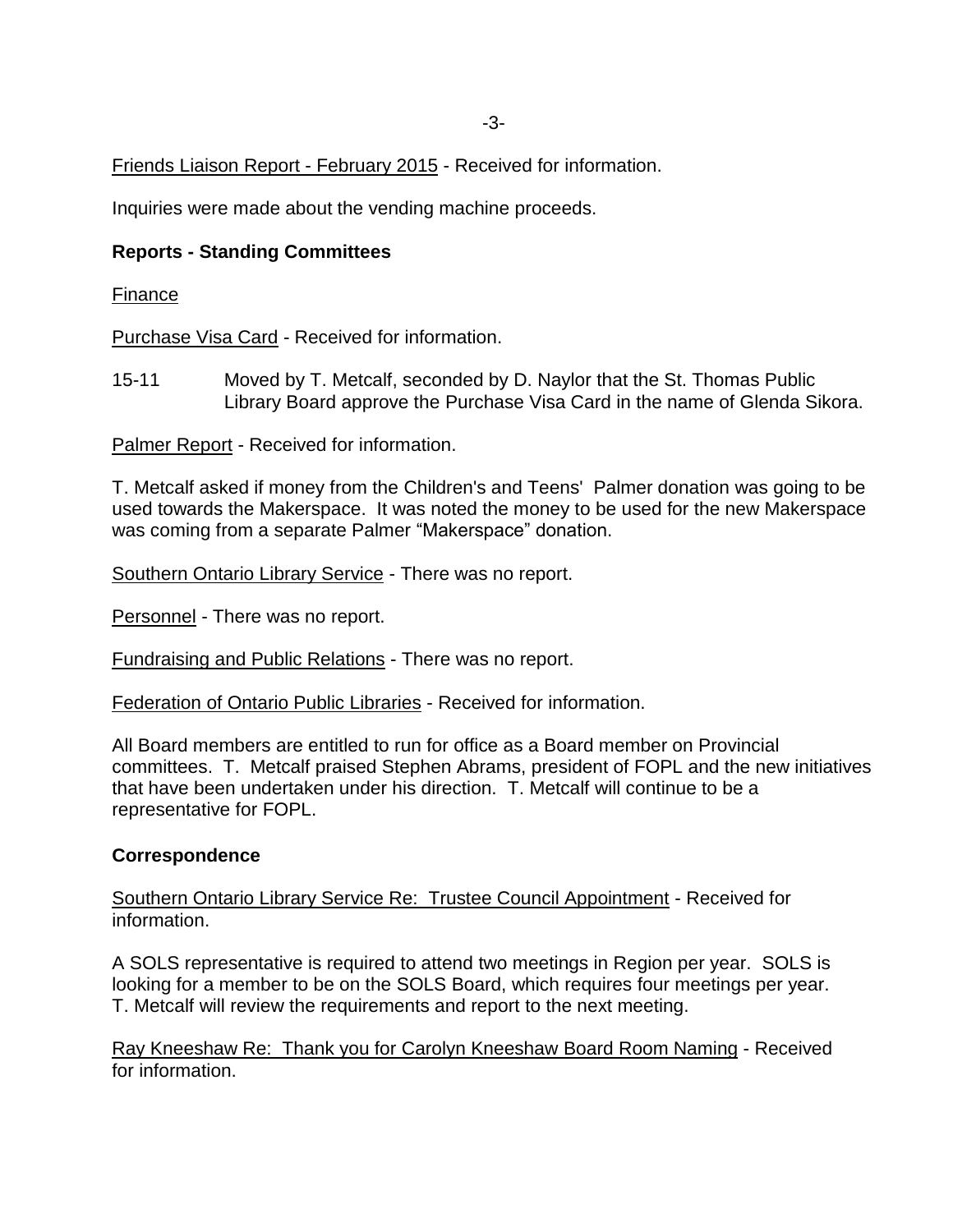Office of the CAO/Clerk Re: 2015 STPL Board Appointment of JoAnn Dunn - Received for information.

Office of the CAO/Clerk Re: 2015 STPL Board Appointment of Deanne Feenstra - Received for information.

Dave Warden Re: Thank you - Received for information.

# **Policies**

Job Description - Marketing Coordinator - Received for information.

15-12 Moved by D. Naylor, seconded by S. Wookey that the St. Thomas Public Library Board approve the Job Description of Marketing Coordinator. CARRIED.

The Board was informed that current Marketing Coordinator, Ruth Crocker was included in the revisions made to the Marketing Coordinator job description.

Regulations - Schedule of Fees and Fines - Received for information.

15-13 Moved by T. Metcalf, seconded by J. Rymal that the St. Thomas Public Library Board approve the Regulations - Schedule of Fees and Fines policy. CARRIED.

The cost of non-fiction items was reduced to reflect current prices, and staff practice of reducing fees owed. There was discussion regarding the 100 maximum items. The maximum is only reached by very few customers.

Travel and Car Allowance - Received for information.

- 15-14 Moved by J. Rymal, seconded by D. Naylor that the St. Thomas Public Library Board approve the Travel and Car Allowance policy. CARRIED.
- T. Metcalf confirmed that the policy had already been approved by the City.

### **Other Business**

The next meeting will take place on March 25th at 4:00 p.m. due to absences during March Break week

After attendance at some Superconference sessions for Board members, the Board discussed the establishment of an ad hoc committee to review duties and liabilities of directors. It was suggested that a law student may be able to assist or provide a presentation. T. Metcalf and D. Naylor volunteered, and J. Dunn's name was suggested.